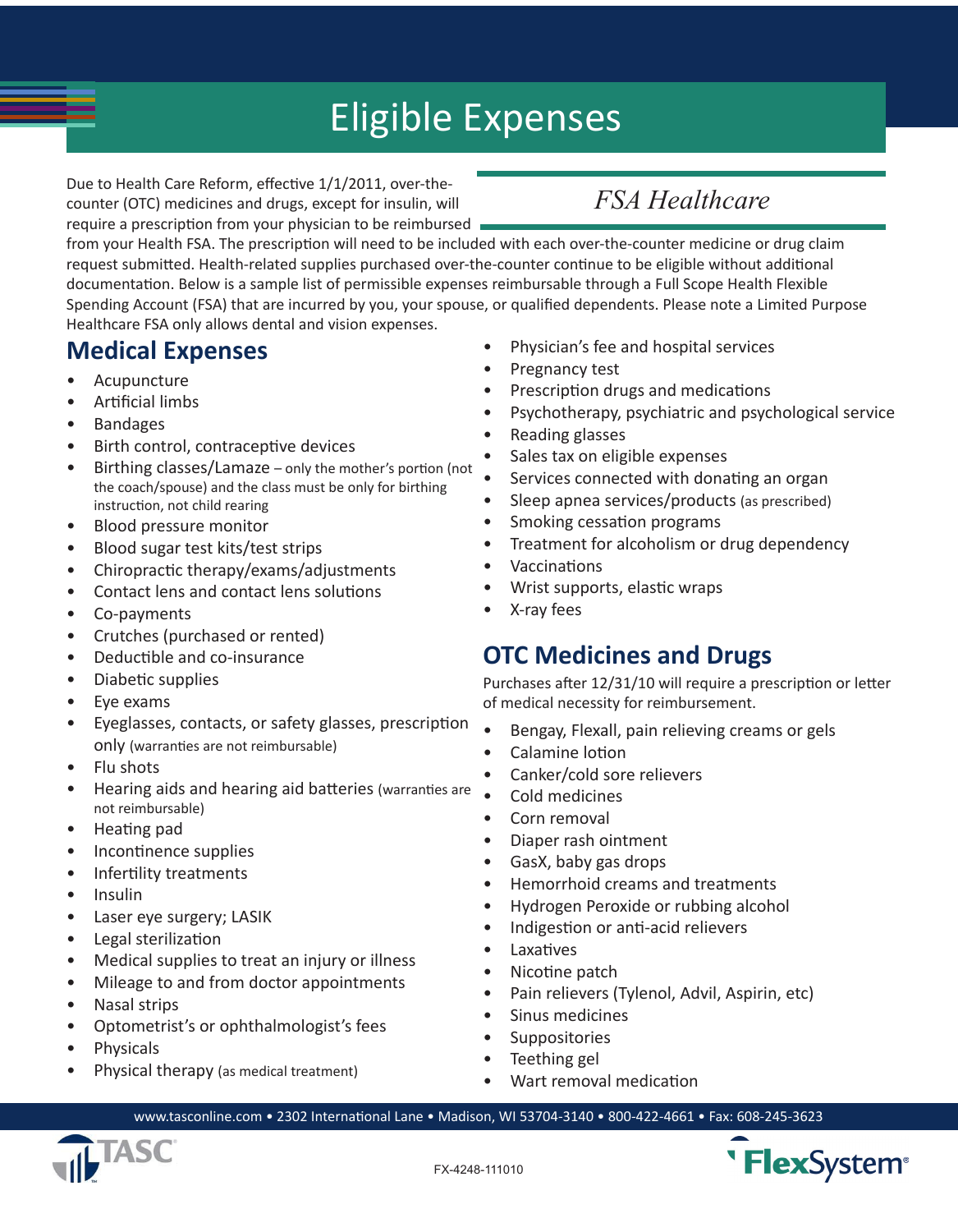# Eligible Expenses

#### **Dental Expenses**

- • Braces and orthodontic services
- **Cleanings**
- • Crowns
- • Deductibles, co-insurance
- • Dental implants
- • Dentures, adhesives
- • Fillings

## *FSA Healthcare*



### **For the Disabled**

- Automobile equipment and installation costs for a disabled person in excess of the cost of an ordinary automobile; device for lifting a mobility impaired person into an automobile
- Braille books and magazines in excess of cost of regular editions
- • Note-taker, cost of, for a hearing impaired child in school
- Seeing eye dog (buying, training and maintaining)
- Special devices, such as a tape recorder or typewriter for a visually impaired person
- Visual alert system in the home or other items such as a special phone required for a hearing impaired person
- Wheelchair or autoette (cost of operating/maintaining)

### **Healthcare Expenses Requiring Additional Documentation**

*Following are some expenses eligible only when incurred to treat a diagnosed medical condition. This type of expense requires a Letter of Medical Necessity from your physician to be submitted along with your request for reimbursement that contains the medical necessity of the expense, the diagnosed condition, the onset of the condition and the physician's signature.* 

- • Breast pump
- • Ear plugs
- Massage treatments
- • Nursing services for care of a special medical ailment
- Orthopedic inserts or shoes (excess cost of ordinary shoes)
- • Oxygen equipment and oxygen
- Speech therapy
- Support hose
- • Varicose vein treatment
- • Veneers
- Wigs (for mental health condition of individual who loses hair because of a disease)

www.tasconline.com • 2302 International Lane • Madison, WI 53704-3140 • 800-422-4661 • Fax: 608-245-3623



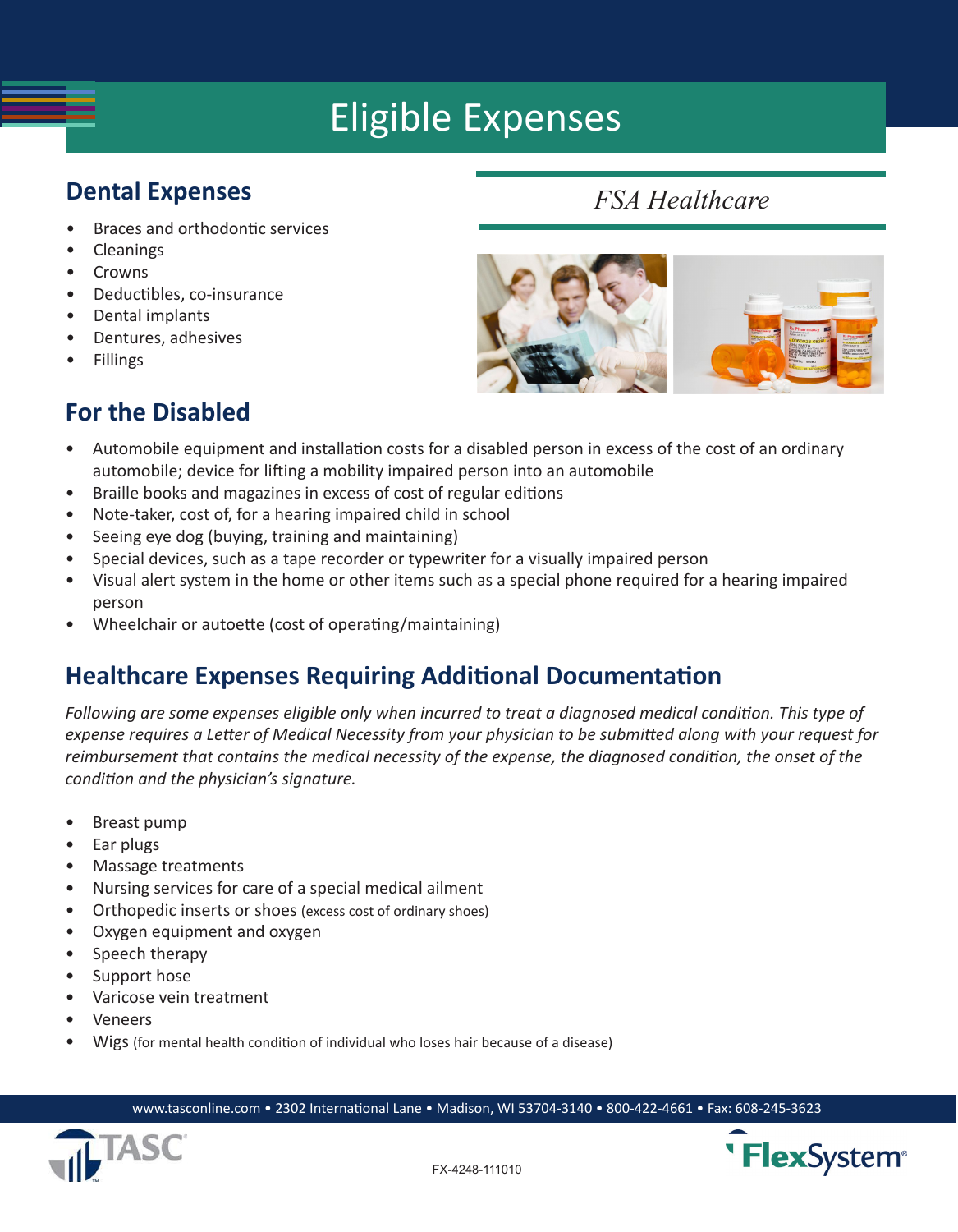# Ineligible Expenses

The following healthcare expenses are **not** eligible for **FSA Healthcare** reimbursement:

## **Ineligible Expenses for FSA Healthcare**

- Athletic mouth guards
- Auto insurance providing medical coverage
- • Breast feeding supplies
- • Chapstick/lip balm
- • Contributions to state disability funds
- • Cosmetic surgery, cosmetic dentistry or other cosmetic procedures
- Cosmetic supplies (make up, facial soaps/creams and moisturizers, etc)
- • Deodorant
- • Dental floss
- Diaper service
- • Diet: special diets and/or cost of special foods taken as substitute for regular diet
- • Dietary and fiber supplements
- • Divorce: expenses of divorce when doctor or psychiatrist recommends divorce
- • Distilled water purchased to avoid drinking fluoridated city water or for use in medical equipment
- • Domestic help: payments to domestic help, companion, babysitter, chauffeur, etc. who primarily render services of a non-medical nature
- • Electrolysis/hair removal
- • Exercise equipment and fees
- Eye drops for general comfort
- • Eyeglass cases
- • Hand sanitizer
- • Health club or athletic club membership fees
- • Herbal supplements
- • Illegal treatment or medication
- Insurance premiums, all types
- • Lanyards
- • Lotions or skin moisturizers
- Marriage counseling
- **Maternity clothes**
- **Mattress**
- Medicare premiums
- Medicated shampoos, conditioners, and soaps
- Mobile telephone used for personal calls as well as calls to physician
- Nursemaids or practical nurses who render general care for healthy infants
- • OTC drugs/medications without a prescription (effective January 1, 2011)
- Pajamas/slippers purchased to wear in hospital
- Personal use items (toothbrush, vacuum, pillow, shampoo, mattress, etc)
- • Physical treatment unrelated to specific health problems (massage for general well-being, stress, depression, or chiropractic wellness program)
- Premiums for coverage through other medical plans (i.e., spouse's employer-sponsored plan or individual plan)
- Private hospital rooms
- Safety glasses (non-prescription)
- • Special foods purchased to replace nutrition or for general health needs, such as diet foods.
- Sun Glasses (non prescription) and Sun Clips
- Teeth whitening
- **Toiletries**
- Toothbrush, (includes prescribed electric ones)
- • Toothpaste
- Vacuum cleaner purchased by an individual with dust allergy
- • Vitamins and/or supplements
- **Warranties**
- Weight loss drugs/programs for general well being

www.tasconline.com • 2302 International Lane • Madison, WI 53704-3140 • 800-422-4661 • Fax: 608-245-3623